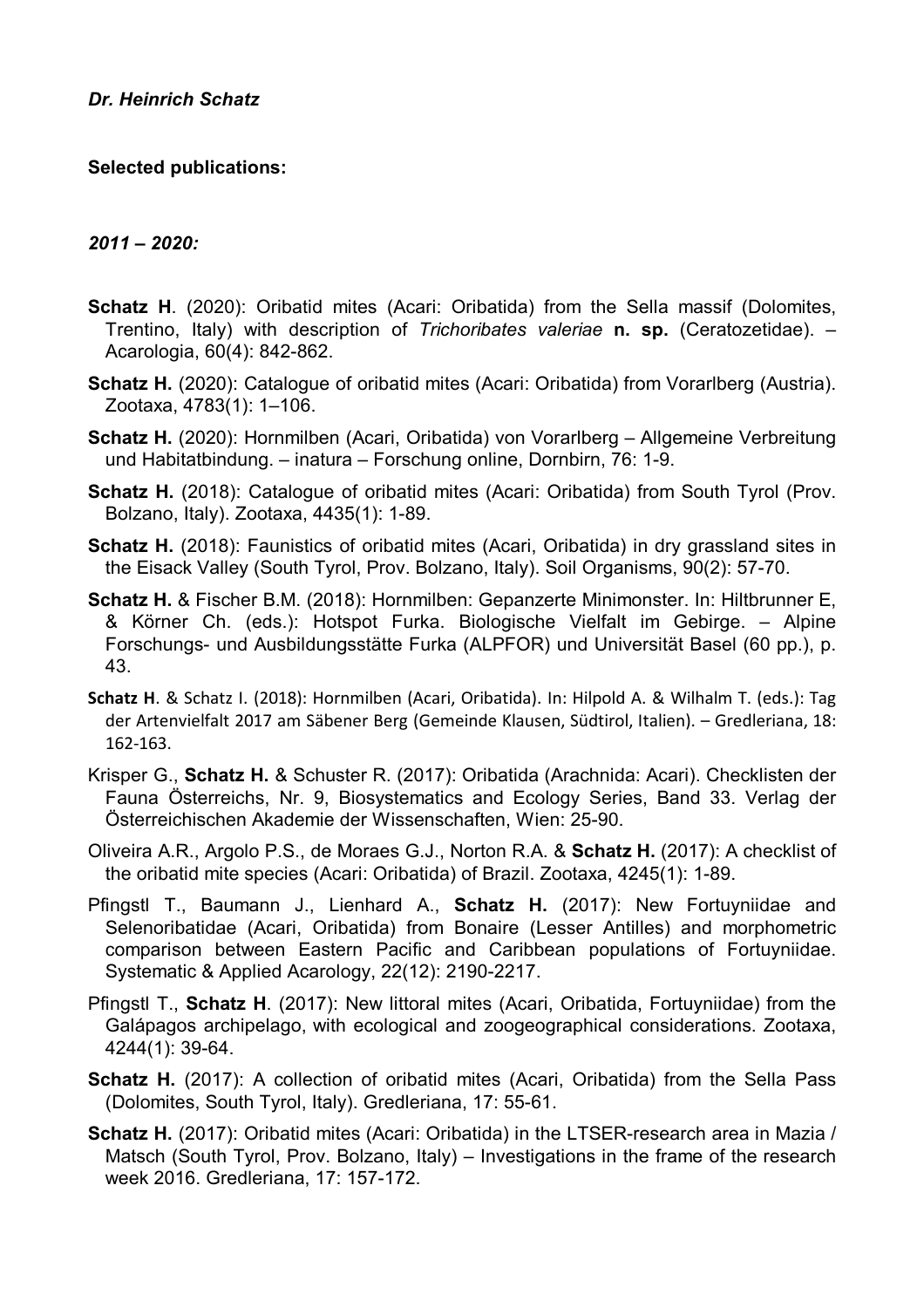- **Schatz H.** (2017): Hornmilben (Acari, Oribatida). In: Schatz H. & Wilhalm T. (eds.): Tag der Artenvielfalt 2016 im Matscher Tal (Gemeinde Mals, Südtirol, Italien). Gredleriana, 17: 273-277.
- **Schatz H.** & Wilhalm T. (eds.) (2017): Tag der Artenvielfalt 2016 im Matscher Tal (Gemeinde Mals, Südtirol, Italien). Gredleriana, 17: 253-284.
- Fischer B.M., **Schatz H.**, Querner P. & Pauli H. **(2016)**: *Ceratozetes spitsbergensis* Thor, 1934: an arctic mite new to Continental Europe (Acari: Oribatida). International Journal of Acarology: 42(2): 135-139. DOI: 10.1080/01647954.2015.1133702.
- **Schatz H.** (2016): Book review: Gerd Weigmann, Franz Horak, Kerstin Franke und Axel Christian: Acarofauna Germanica – Oribatida. Verbreitung und Ökologie der Hornmilben (Oribatida) in Deutschland / Distribution and Ecology of Oribatid Mites (Oribatida) in Germany. Senckenberg Museum für Naturkunde Görlitz, Peckiana 10: 171 pp. Soil Organisms, 88(2): 157-158.
- **Schatz H.** (2016): Rezension: Gerd Weigmann, Franz Horak, Kerstin Franke und Axel Christian: Acarofauna Germanica – Oribatida. Verbreitung und Ökologie der Hornmilben (Oribatida) in Deutschland. Senckenberg Museum für Naturkunde Görlitz, Peckiana 10: 171 pp. Berichte der Naturforschenden Gesellschaft der Oberlausitz, 24: 121-122.
- **Schatz H.** (2016): Oribatid mites (Acari, Oribatida) from the biodiversity days in South Tyrol (Prov. Bolzano, Italy). Gredleriana, 16: 113-132.
- **Schatz H.** & Fischer B.M. (2016): Hornmilben (Acari, Oribatida). In: Tag der Artenvielfalt 2015 in Weißenbach (Gemeinde Sarntal, Südtirol, Italien). (**H. Schatz**, T. Wilhalm eds.). Gredleriana, 16: 205-211.
- **Schatz H**. & Mourek J. (2016): Damaeidae (Acari, Oribatida) from high mountains in Costa Rica and Panama – biogeographical considerations. Soil Organisms, 88(2): 139- 144.
- **Schatz H.** & Wilhalm T. (eds.) (2016): Tag der Artenvielfalt 2015 in Weißenbach (Gemeinde Sarntal, Südtirol, Italien). Gredleriana, 16: 181-234.
- **Schatz H. (2015)**: Hornmilben (Acari, Oribatida) vom Fohramoos (Vorarlberg, Österreich). inatura – Forschung online, Dornbirn, 18: 1-17.
- **Schatz H**., Fischer B.M. **(2015)**: Neumeldungen von Hornmilben (Acari: Oribatida) für Nordtirol (Österreich) aus Trockenrasen. Gredleriana, 15: 65-76.
- **Schatz H.,** Wilhalm T. (eds.) **(2015)**: Tag der Artenvielfalt 2014 in St. Felix (Gemeinde Unsere Liebe Frau im Walde - St.Felix, Südtirol, Italien). Gredleriana, 15: 133-192.
- Fischer B.M., **Schatz H. (2015**): Hornmilben (Acari, Oribatida). In: Tag der Artenvielfalt 2014 in St. Felix (Gemeinde Unsere Liebe Frau im Walde - St.Felix, Südtirol, Italien). (**H. Schatz**, T. Wilhalm eds.). Gredleriana, 15: 161-167.
- Weigmann G., **Schatz H. (2015)**: Redescription of *Coronoquadroppia monstruosa* (Hammer, 1979) (Acari, Oribatida, Quadroppiidae) from Java and variability of the species in Europe. Zootaxa, 3926(3): 329-350.
- **Schatz H.**, Fischer B.M. (2014): Hornmilben (Acari, Oribatida). In: Tag der Artenvielfalt 2013 auf den Armentara-Wiesen (Gemeinde Wengen, Südtirol, Italien) (**H. Schatz**, T. Wilhalm eds.). Gredleriana, 14: 306-310.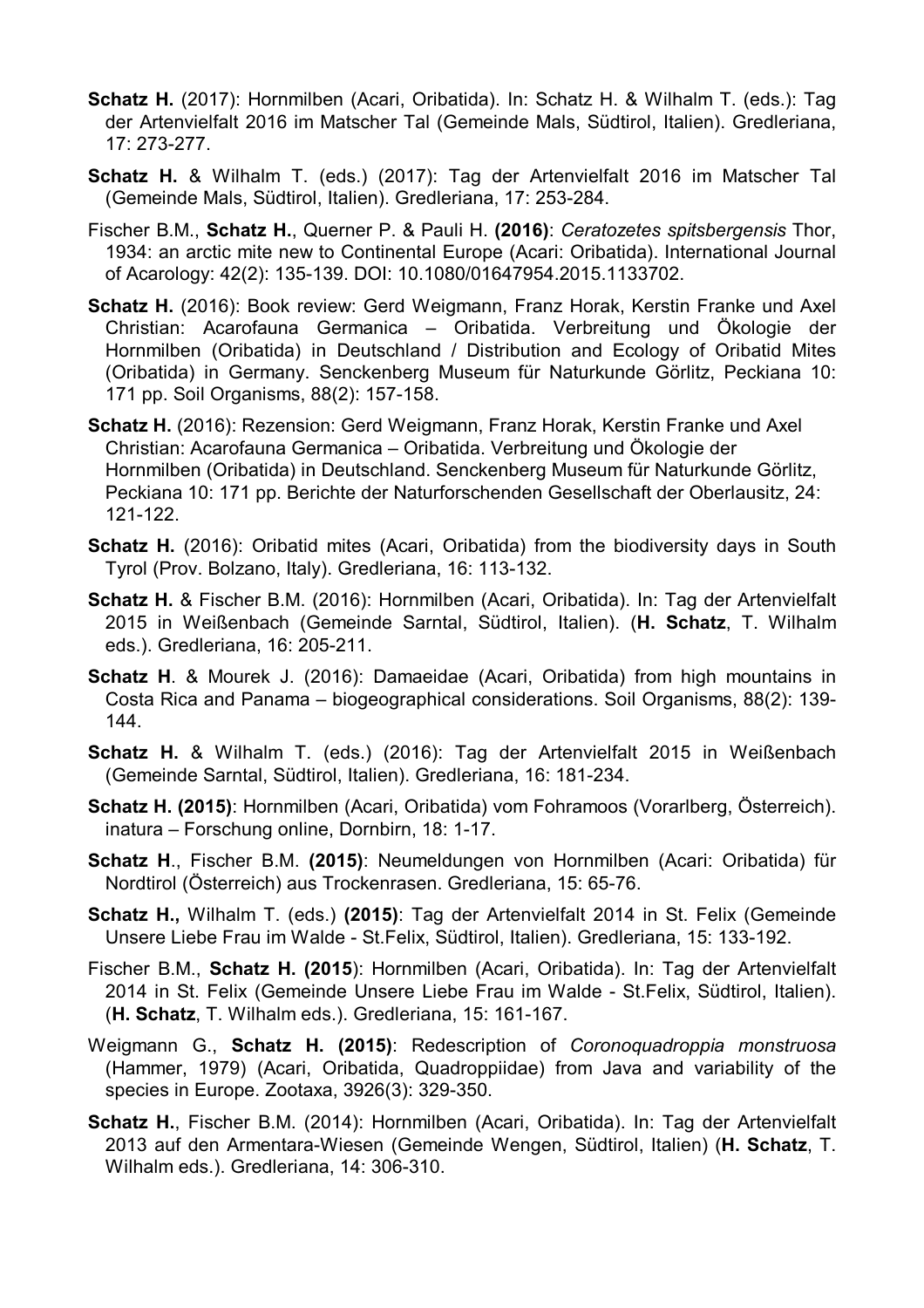- **Schatz H.**, Hofstätter S. (2014): Hornmilben (Acari, Oribatida) aus dem Europa-Schutzgebiet Zurndorfer Eichenwald (Burgenland, Österreich). Linzer Biologische Beiträge, 46(2): 1775- 1793.
- Coulson S.J., **Schatz H.**, Gwiazdowicz D.J. & Solhøy T. **(2014)**: On the oribatid and mesostigmatid mites (Acari) of the High Arctic island of Hopen. Polish Polar Research, 35(1): 133-139.
- Coulson S.J., Fjellberg A., Gwiazdowicz D.J., Lebedeva N.V., Melekhina E.N., Solhøy T., Erséus C., Maraldo K., Miko L., **Schatz H.**, Schmelz R.M., Søli G., Stur E. **(2013)**: Introduction of invertebrates into the High Arctic via imported soils: the case of Barentsburg in the Svalbard. Biological Invasions, 15: 1-5. online DOI 10.1007/s10530- 012-0277-yHEselectedpubl.DOC.
- Coulson S.J., Fjellberg A., Gwiazdowicz D.J., Lebedeva N.V., Melekhina E.N., Solhøy T., Erséus C., Maraldo K., Miko L., **Schatz H.**, Schmelz R.M., Søli G., Stur E. **(2013)**: The invertebrate fauna of the anthropogenic soils in the High Arctic settlement of Barentsburg; Svalbard. Polar Research, 32, online, 12 pp., 19273, http://dx.doi.org/10.3402/polar.v32i0.19273
- Dubois A., Crochet P.A., Dickinson E.C., Nemésio A., Aescht E., Bauer A.M., Blagoderov V., Bour R., De Carvalho M.R., Desutter-Grandcolas L., Frétey T., Jaeger P., Koyamba V., Lavilla E.O., Löbl I., Louchart A., Malécot V., **Schatz H.**, Ohler A. **(2013)**: Nomenclatural and taxonomic problems related to the electronic publication of new nomina and nomenclatural acts in zoology, with brief comments on optical discs and on the situation in botany. Zootaxa, 3735(1): 1-94.
- Ermilov S.G., Tolstikov A.V., Mary N., **Schatz H. (2013)**: Oribatid mites (Acari, Oribatida) from riverine environments of some islands in Oceania. ZooKeys. 318: 47–57. doi: 10.3897/zookeys.318.5971
- Fischer B.M., **Schatz H. (2013)**: Biodiversity of oribatid mites (Acari: Oribatida) along an altitudinal gradient in the Central Alps. Zootaxa, 3626(4): 429-454. open access: http://www.mapress.com/zootaxa/2013/f/zt03626p454.pdf
- Hein N., Solhøy T., **Schatz H.,** Löffler J. **(2013)**: An oribatid species: *Provertex kuehnelti* Mihelčič, 1959 (Acari, Oribatida) new to Fennoscandia. Norwegian Journal of Entomology, 60(2): 163-168.
- Höpperger M., **Schatz H**. **(2013)**: Hornmilben (Acari, Oribatida) von Castelfeder (Südtirol, Italien). Gredleriana, 13: 71-98.
- **Schatz H**., Fischer B.M. **(2013)**: Die Hornmilben (Acari: Oribatida) der Jagdberggemeinden. In: Naturmonografie Jagdberggemeinden. Dornbirn, inatura Erlebnis Naturschau: 18: 569-580.
- **Schatz H**., Fischer B.M., Höpperger M. **(2013)**: Hornmilben (Acari, Oribatida). In: Tag der Artenvielfalt 2012 im Ridnaun (Gemeinde Ratschings, Südtirol, Italien) (**H. Schatz**, T. Wilhalm (eds.), Gredleriana, 13: 164-170.
- **Schatz H.,** Schuster R. **(2012)**: First Records of Lohmanniidae (Acari, Oribatida) from the Bermuda Islands. Acarologia, 52(3): 233-243.
- **Schatz H.,** Fischer B.M. **(2012)**: Hornmilben (Acari, Oribatida). In: Tag der Artenvielfalt 2011 im Münstertal in den Gemeinden Taufers (I) und Val Müstair (CH) (**H. Schatz**, R. Haller, T. Wilhalm, eds.), Gredleriana, 12: 324-330.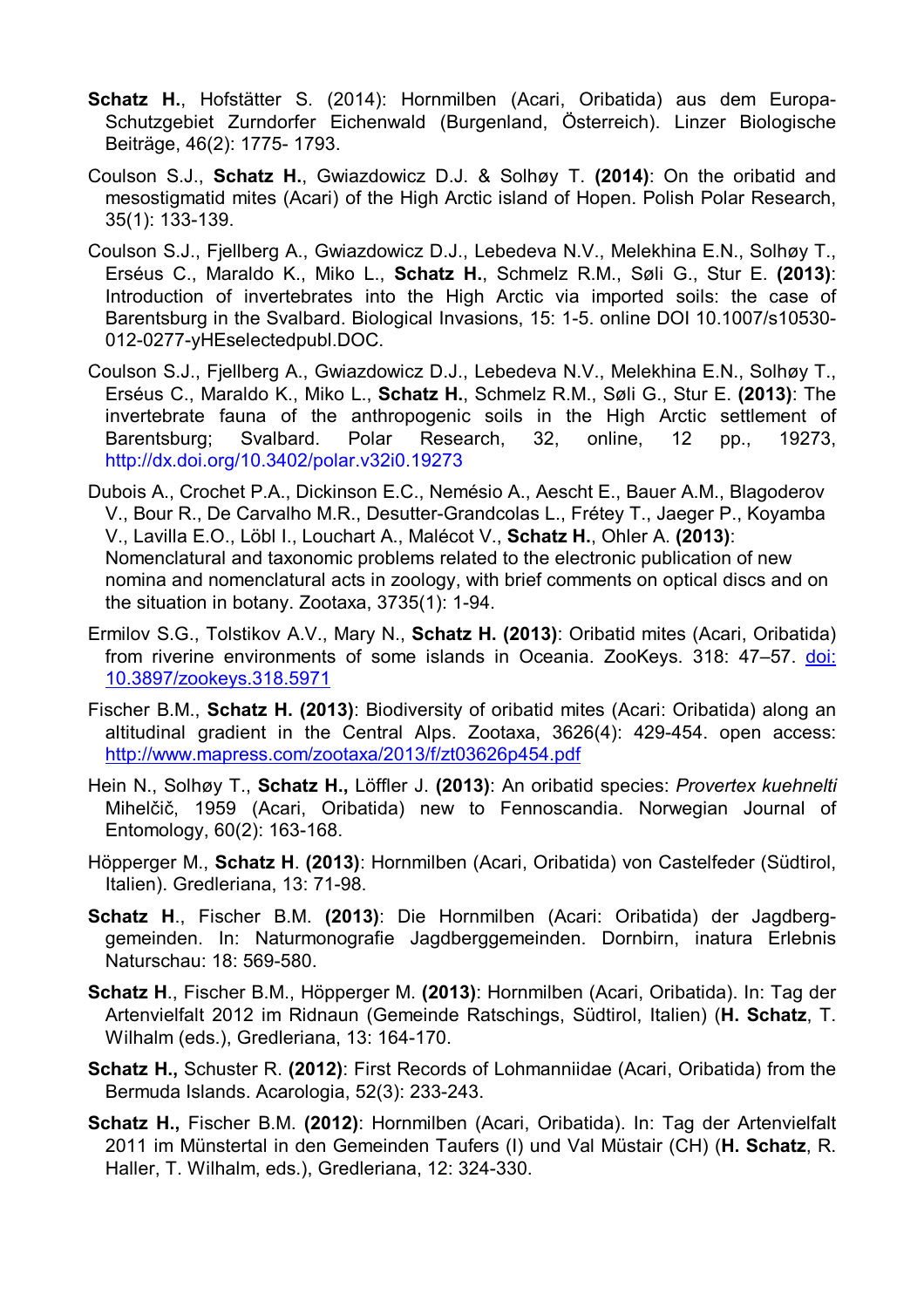- Bayartogtokh B., **Schatz H.**, Ekrem T. **(2011)**: Distribution and diversity of the soil mites of Svalbard, with redescriptions of three known species (Acari: Oribatida). International Journal of Acarology, 37(6): 467-484.
- Bayartogtokh B., **Schatz H.**, Fischer B.M., Smelyansky I.E. **(2011)**: Occurrence of a mediterranean species in Central Europe and Asia, with notes on the generic status and biogeography of *Simkinia* and *Hemileius* (Acari: Oribatida). Acarologia, 51(3): 359- 370.
- **Schatz H.**, Behan-Pelletier V.M., OConnor B.M., Norton R.A. **(2011)**: Suborder Oribatida van der Hammen, 1968. In: Animal biodiversity: An outline of higher-level classification and survey of taxonomic richness (Z.-Q. Zhang, ed.), Zootaxa, 3148: 141-148.
- **Schatz H.**, Fischer B.M. **(2011)**: Hornmilben (Acari, Oribatida). In: GEO-Tag der Artenvielfalt 2010 im Pfelderer Tal (Passeier, Gemeinde Moos i.P., Südtirol, Italien). (T. Wilhalm, **H. Schatz**, eds.), Gredleriana, 11: 189-194.

### *2001 – 2010:*

- Behan-Pelletier V., **Schatz H. (2010)**: Patterns of diversity in the Ceratozetoidea (Acari: Oribatida): a North American assessment. In: Trends in Acarology (M.W. Sabelis, J. Bruin, eds.), Proceedings of the XII International Congress of Acarology, Amsterdam (2006): 97-104.
- Fischer B.M., **Schatz H.**, Maraun M. **(2010)**: Community structure, trophic position and reproductive mode of soil and bark-living oribatid mites in an alpine grassland ecosystem. Experimental and Applied Acarology: 52(3): 221-237.
- Fischer B.M., **Schatz H. (2010)**: Hornmilbenarten (Acari: Oribatida) in Feuchtgebieten Südtirols (Italien). Gredleriana, 10: 209-225.
- Geel B. van, Bos J.A.A., van Huisteden J., Pals J.P., **Schatz H.**, van Mourik J.M., van Reenen G.B.A., Wallinga J., van der Plicht J. **(2010)**: Palaeoecological study of a Weichselian wetland site in the Netherlands suggests a link with Dansgaard-Oeschger climate oscillation. Netherlands Journal of Geosciences – Geologie en Mijnbouw, 89(3/4): 187-201.
- **Schatz H.**, Fischer B.M. **(2010)**: Hornmilben (Acari, Oribatida). In: GEO-Tag der Artenvielfalt 2009 im Tauferer Tal nördlich von Bruneck (Pustertal, Gemeinde Bruneck, Südtirol, Italien) (T. Wilhalm, **H. Schatz**, eds.), Gredleriana, 10: 349-356.
- Bayartogtokh B., **Schatz H. (2009)**: Two new species of the genus *Gymnodamaeus* (Acari: Oribatida: Gymnodamaeidae) from Tyrol (Austria). Revue Suisse de Zoologie, 116(1): 31-51.
- Fischer B.M., **Schatz H. (2009)**: Hornmilben (Oribatida). In: GEO-Tag der Artenvielfalt 2008 am Reschenpass (Gemeinde Graun im Vinschgau, Südtirol, Italien). (T. Wilhalm, ed.), Gredleriana, 9: 310-315.
- Fischer B.M., Pfaller K., **Schatz H. (2009)**: Die Hornmilbenfamilie Quadroppiidae (Acari: Oribatida) im Schlerngebiet (Südtirol, Italien). Gredleriana, 9: 171-186.
- Gerecke R., **Schatz H.**, Wohltmann A **(2009)**: The mites (Chelicerata: Acari) of the CRENODAT project: Faunistic records and ecological data from springs in the autonomous province of Trento (Italian Alps). International Journal of Acarology, 35(4): 303-333.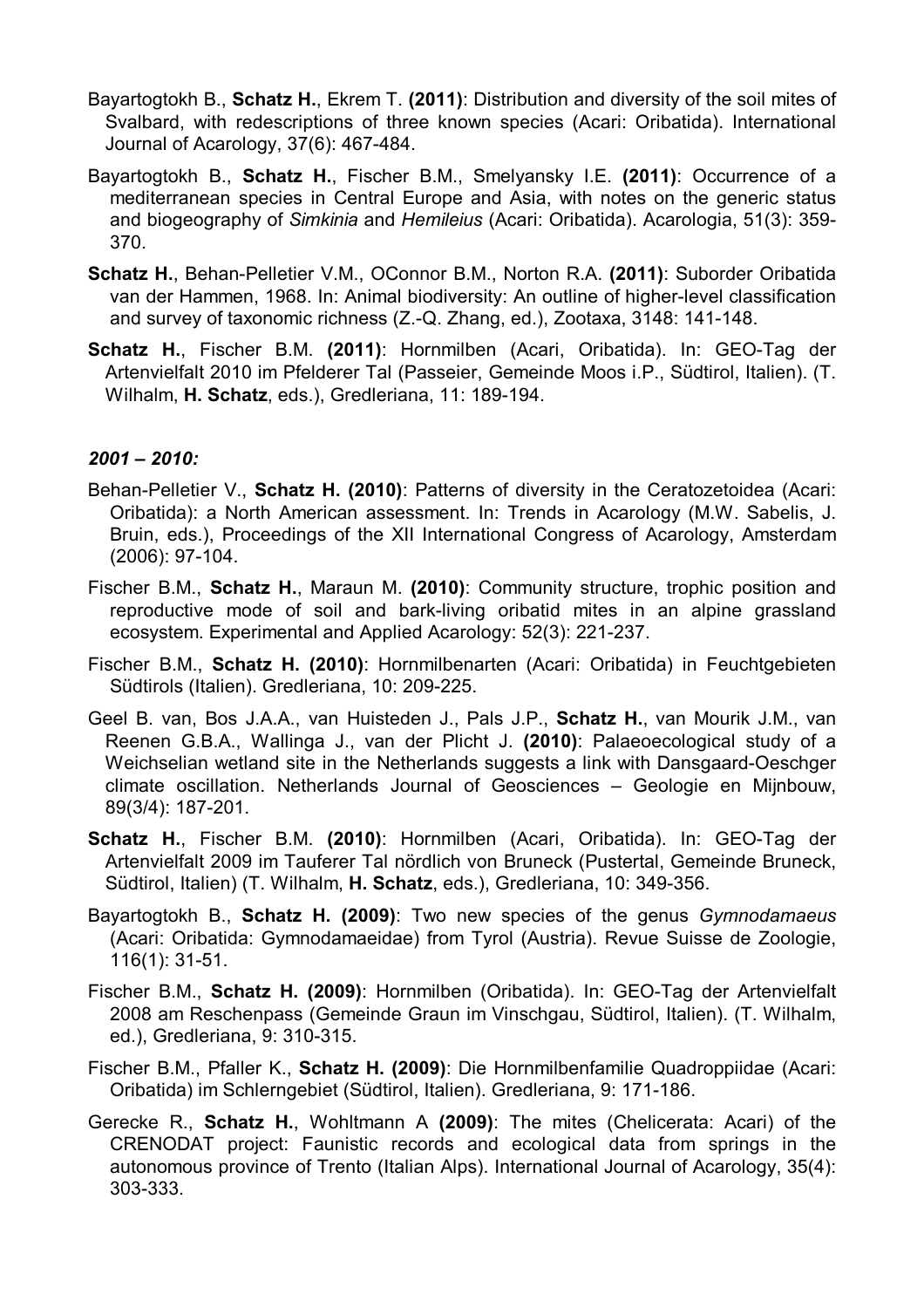- Perlinger H., **Schatz H. (2009)**: Faunistik der Hornmilben (Acari: Oribatida) in ausgewählten Trockenstandorten Kärntens (Österreich). Carinthia II, 199/119: 543-552.
- Schabetsberger R., Drozdowski G., Rott E., Lenzenweger R., Jersabek C.D., Fiers F., Traunspurger W., Reiff N., Stoch F., Kotov A., Martens K., **Schatz H.**, Kaiser R. **(2009)**: Losing the bounty? Investigating species richness in isolated freshwater ecosystems of Oceania. Pacific Science, 63(2): 153-181.
- **Schatz H. (2009)**: *Tricheremaeus travei* Miko, 1993 (Acari: Oribatida: Eremaeidae), a remarkable find in South Tyrol (Italy). Gredleriana, 9: 283-286.
- **Schatz H.**, Schatz I. **(2009)**: Oribatid mites (Acari: Oribatida) from the "Isola del Garda" (Lake Garda, Prov. Brescia, Italy). Contributions to Natural History (Scientific Papers from the Natural History Museum Bern), 12(3): 1125-1149.
- **Schatz H.**, Schuster R. **(2009)**: Acari Oribatida, Hornmilben. In: Endemiten in Österreich. Kostbarkeiten in Österreichs Tier- und Pflanzenwelt. (W. Rabitsch, F. Essl, eds.), Naturwissenschaftlicher Verein für Kärnten, Klagenfurt und Umweltbundesamt GmbH, Klagenfurt / Wien: 464-475.
- Bayartogtokh B., **Schatz H. (2008)**: *Trichoribates* and *Jugatala* (Acari: Oribatida: Ceratozetidae) from the Central and Southern Alps, with notes on their distribution. Zootaxa, 1948: 1-35.
- Bayartogtokh B., **Schatz H. (2008)**: *Trichoribates zingerlei*, a new species of oribatid mite from the Southern Alps, Italy (Acari: Oribatida: Ceratozetidae). International Journal of Acarology, 34(4): 367-372.
- Illig J., **Schatz H.**, Scheu S., Maraun M. **(2008)**: Decomposition and colonization by microarthropods of two litter types in a tropical montane rain forest in southern Ecuador. Journal of Tropical Ecology, 24: 157-167.
- Maraun M., **Schatz H.**, Scheu S. **(2008)**: Awesome or ordinary? Global diversity patterns of oribatid mites. 23. Treffen der AG Bodenmesofauna, Bremen 2007: 7.
- **Schatz H. (2008)**: Gedanken zur Biogeographie von Oribatiden. In: Bodenzoologie und Ökologie - 30 Jahre Umweltforschung an der Freien Universität Berlin (F. Jopp, S. Pieper, eds.), Theorien in der Ökologie, 12, Peter-Lang Verlag, Berlin: 21-32.
- **Schatz H. (2008)**: The Schlern/Sciliar Massif (Southern Alps, Italy) a biodiversity hotspot for oribatid mites (Acari, Oribatida). In: Integrative Acarology. Proceedings of the 6th European Congress, European Association of Acarologists (M. Bertrand, S. Kreiter, K.D. McCoy, A. Migeon, M. Navajas, M.S. Tixier, L. Vial, eds.), Montpellier, France: 24- 31.
- **Schatz H. (2008)**: Hornmilben (Acari: Oribatida) im Naturpark Schlern Rosengarten (Südtirol, Italien). Gredleriana, 8: 219-254.
- **Schatz H.**, Behan-Pelletier V.M. **(2008)**: Global diversity of oribatids (Oribatida; Acari Arachnida). In: Freshwater Animal Diversity Assessment (E.V. Balian, C. Lévêque, H. Segers, K. Martens, eds.), Hydrobiologia, 595: 323-328.
- Fischer B.M., **Schatz H. (2007)**: Hornmilben (Acari: Oribatida). In: GEO-Tag der Artenvielfalt 2007 am Fuß des Plattkofels (Seiser Alm, Gemeinde Kastelruth, Südtirol, Italien), (P. Kranebitter and T. Wilhalm, eds.), Gredleriana, 7: 435-438.
- Illig J., Sandmann D., **Schatz H.**, Scheu S., Maraun M. **(2007)**: 12 Oribatida (Mites). Checklist Reserva Biológica San Francisco (Prov. Zamora-Chinchipe, S. Ecuador). Ecotropical Monographs, 4: 221-230.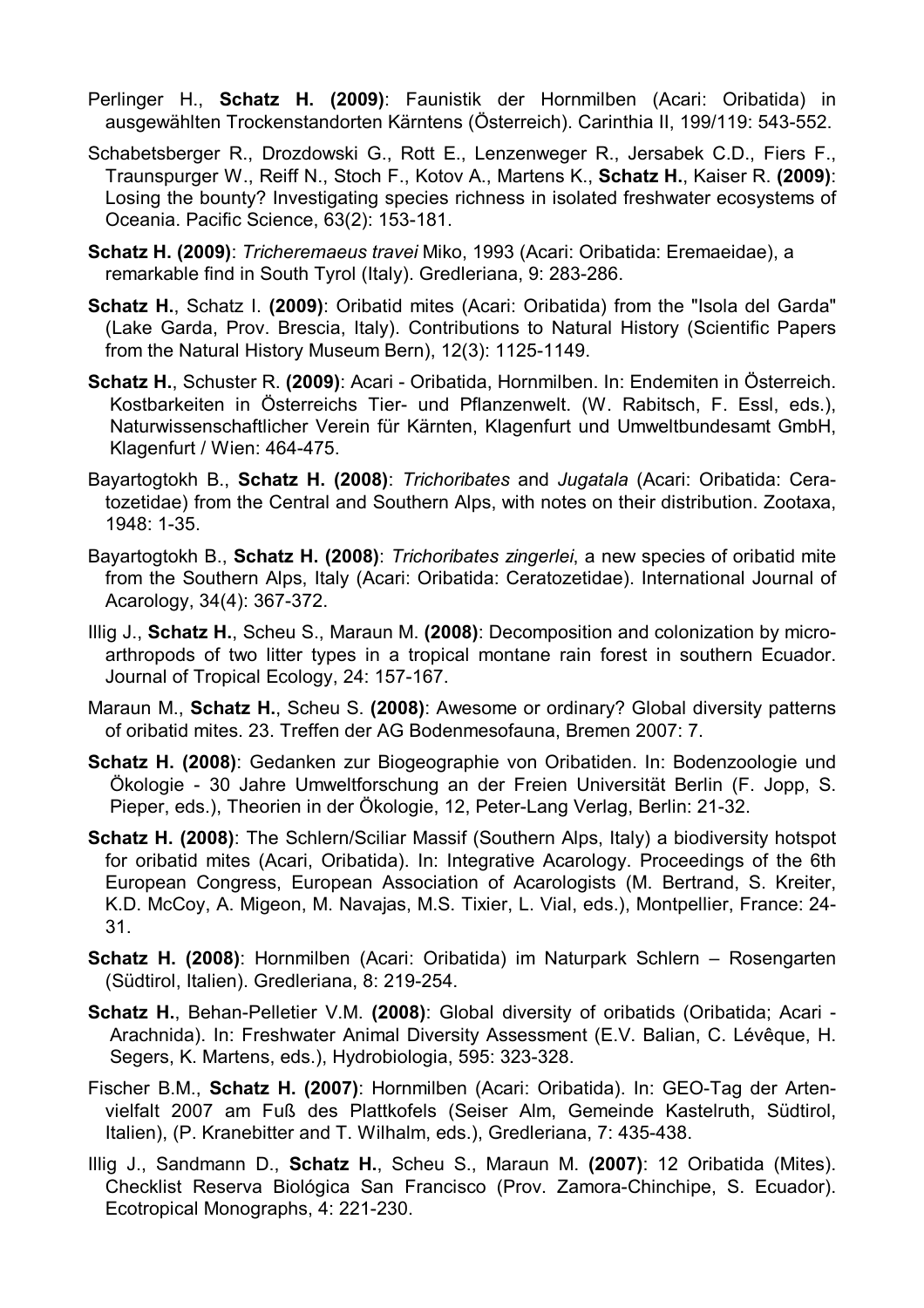- Maraun M., **Schatz H.**, Scheu S. **(2007)**: Awesome or ordinary? Global diversity patterns of oribatid mites. Ecography, 30: 209-216.
- **Schatz H. (2007)**: Biogeography of oribatid mites (Acari, Oribatida) from the Cordillera de Talamanca, Costa Rica and Panama. In: Acarology XI: Proceedings of the International Congress. (J.B. Morales-Malacara, V. Behan-Pelletier, E. Ueckermann, T.M. Pérez, E. Estrada-Venegas, M. Badii, eds.). Instituto de Biología UNAM; Facultad de Ciencias, UNAM; Sociedad Latinoamericana de Acarología, México: 151-167.
- **Schatz H.**, Fischer B.M. **(2007)**: Hornmilben (Acari: Oribatida) von den Hundsheimer Bergen (Niederösterreich, Österreich). Berichte des naturwissenschaftlich-medizinischen Vereins in Innsbruck, 94: 63-77.
- Wild V., Schatz I., **Schatz H. (2007)**: Subfossile Arthropodenfunde (Acari: Oribatida, Insecta: Coleoptera) in Mooren bei der Schwarzensteinalm im Oberen Zemmgrund in den Zillertaler Alpen (Österreich). In: Prähistorische Lawinen. Nachweis und Analyse holozäner Lawinenereignisse in den Zillertaler Alpen (R. Luzian R., P. Pindur, eds.), Österreich.BFw-Berichte, 141:117-131. / Mitteilungen der Kommission für Quartärforschung der Österreichischen Akademie der Wissenschaften, 16: 117-131.
- **Schatz H. (2006)**: Catalogue of known oribatid mite species (Acari: Oribatida) from the Central American landbridge (First part). Tropical Zoology, 19(2): 209-288.
- **Schatz H. (2006)**: Die Erforschungsgeschichte der Oribatiden in Mittelamerika, eine Literaturübersicht. Mitteilungen der AG Bodenmesofauna, 21 (Göttingen 2005): 22-31.
- **Schatz H. (2006)**: Hornmilben (Acari, Oribatida). In: GEO-Tag der Artenvielfalt 2006 am Fuß der Vajolettürme (Rosengarten, Gemeinde Tiers, Südtirol, Italien) (P. Kranebitter, A. Hilpold, eds.), Gredleriana, 6: 431-434.
- **Schatz H. (2006)**: Hornmilben (Acari Oribatida). In: GEO-Tag der Artenvielfalt 2006 in Tirol Erhebungen im Kaisergebirge und an der Schwemm (K. Pagitz, B. Knoflach, A. Jedinger, eds.), Berichte des naturwissenschaftlich-medizinischen Vereins in Innsbruck, 93: 189-192.
- **Schatz H.**, McAloon F.M., Hagan D.F. **(2006)**: A new species of oribatid mite, *Eremaeozetes rogersi* n.sp. (Acari: Oribatida) from sandstone outcrops in Georgia, USA. Acarologia, 46(3-4) **(2005)**: 235-241.
- **Schatz H.**, Schatz I., Pfaller K., Salvenmoser W. **(2006)**: Feinstrukturen der Hornmilbe *Xenillus athesis* Schatz, 2004 (Acari, Oribatida), einer neuen Tierart aus Südtirol (Prov. Bozen, Italien). Gredleriana, 6: 395-399.
- **Schatz H. (2005)**: Hornmilben (Acari, Oribatida) in Auwäldern an der Etsch und Talfer (Südtirol, Italien). Gredleriana, 4 (2004): 93-114.
- **Schatz H. (2005)**: Diversity and global distribution of oribatid mites evaluation of the present state of knowledge. In: Acarine Biodiversity in the Natural and Human Sphere (G. Weigmann, G. Alberti, A. Wohltmann, S. Ragusa, eds.). Proceedings of the V Symposium of the European Association of Acarologists (Berlin 2004). Phytophaga, 14 (2004): 485-500.
- **Schatz H. (2005)**: Hornmilben (Acari, Oribatida). In: GEO-Tag der Artenvielfalt 2005 in Tirol - Erhebungen im Naturpark Kaunergrat (K. Pagitz, P. Huemer, A. Jedinger, eds.), Berichte des naturwissenschaftlich-medizinischen Vereins in Innsbruck, 92: 261-264.
- **Schatz H. (2005)**: Hornmilben (Acari: Oribatida). In: GEO-Tag der Artenvielfalt 2004 am Schlern (Südtirol) (R. Haller, ed.), Gredleriana, 5: 382-383.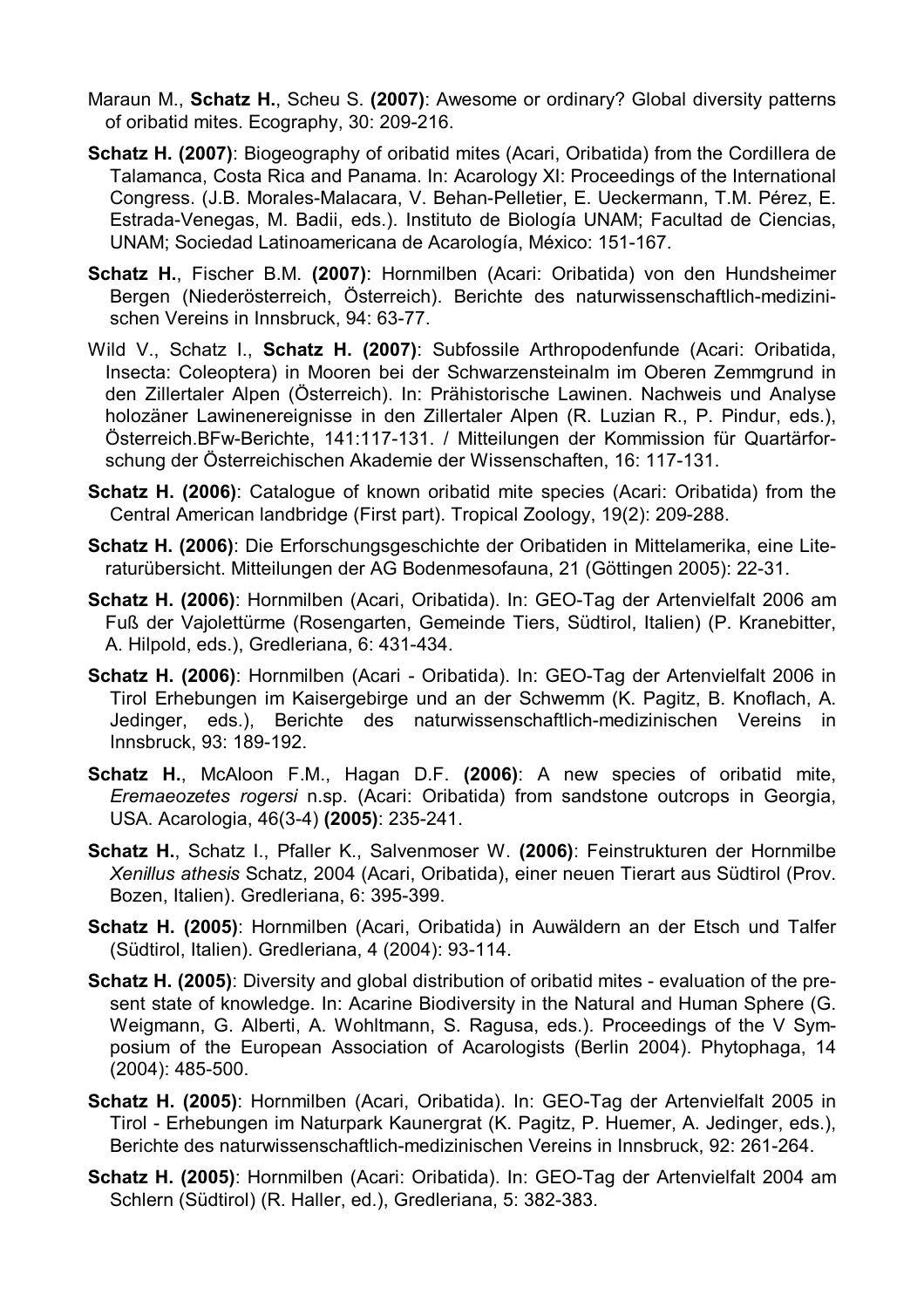- **Schatz H. (2005)**: Hornmilben (Acari, Oribatida). In: GEO-Tag der Artenvielfalt 2005 auf der Hochfläche Natz-Schabs (Südtirol, Italien) (A. Hilpold, P. Kranebitter, ed.), Gredleriana, 5: 429-431.
- Kaufmann R., Hoschitz M., **Schatz H. (2004)**: Mesofaunenerhebungen in alpinen Böden: Präzision und Reproduzierbarkeit. Mitteilungen der Österreichischen Bodenkundlichen Gesellschaft, 70: 57-61.
- Prieto Trueba D., **Schatz H. (2004)**: Adiciones al catálogo de ácaros oribátidos (Acari, Oribatida) de Cuba. Revista Ibérica de Aracnología, 10: 303-310.
- **Schatz H. (2004)**: Die Hornmilbenfamilie Brachychthoniidae (Acari, Oribatida) in Tirol (Österreich). Denisia, Linz, 12: 343-355.
- **Schatz H. (2004)**: The genus *Xenillus* Robineau-Desvoidy, 1839 in Trentino Alto Adige (Italian Alps), with description of *Xenillus athesis* n. sp. (Acari, Oribatida). Redia, 86: 39-45.
- **Schatz H. (2004)**: *Palaeacarus hystricinus* Trägårdh, 1932 (Acari: Oribatida: Palaeacaridae), eine bemerkenswerte Hornmilbe in Tirol. Berichte des naturwissenschaftlichmedizinischen Vereins in Innsbruck, 91: 339-340.
- **Schatz H. (2003)**: New *Sphaerochthonius* species from the Neotropical Region (Acari: Oribatida). Revue Suisse de Zoologie, 110(1): 111-124.
- **Schatz H. (2003)**: On some species of *Eremaeozetes* Berlese 1913 (Acari Oribatida Eremaeozetidae) from South Africa. Tropical Zoology, 16(1): 113-131.
- **Schatz H. (2002)**: *Mahunkaia* n. gen. (Acari Oribatida Eremaeozetidae) from Africa. Tropical Zoology, 15(1): 105-120.
- **Schatz H. (2002)**: Die Oribatidenliteratur und die beschriebenen Oribatidenarten (1758- 2001) - Eine Analyse. Abhandlungen und Berichte des Naturkundemuseums Görlitz, 74(1): 37-45.
- **Schatz H. (2002)**: Iberian Oppioidea: A book review (L.S. Subias, A. Arillo, Acari, Oribatei, Gymnonota II. Fauna Iberica, vol. 15. Madrid 2001). Acarologia, 42(4): 407- 409.
- Schatz I., **Schatz H.**, Glaser F., Heiss A. **(2002)**: Subfossile Arthropodenfunde in einer bronzezeitlichen Grabungsstätte bei Radfeld (Tirol, Österreich). Berichte des naturwissenschaftlich-medizinischen Vereins in Innsbruck, 89: 249-264.
- **Schatz H. (2001)**: *Eremaeozetes capensis* n. sp. (Acari: Oribatida: Eremaeozetidae) from South Africa. International Journal of Acarology, 27(2): 101-106.
- **Schatz H. (2001)**: The genus *Eremaeozetes* (Acari : Oribatida) on the Galápagos Islands. Acarologia, 41(4) (2000): 475-493.

### *1991 – 2000:*

- **Schatz H. (2000)**: *Eremaeozetes sabinae* sp.nov. (Acari : Oribatida) from the Hawaiian Islands. International Journal of Acarology, 26(2): 155-159.
- **Schatz H. (1999)**: Oribatid mites from the Galapagos Islands faunistics, ecology and speciation. In: Evolution and Ecology of Acari (C.J. Bruin, L.P.S. van der Geest, M.W. Sabelis, eds.), Kluwer Academic Publishers, Dordrecht, The Netherlands: 499-530.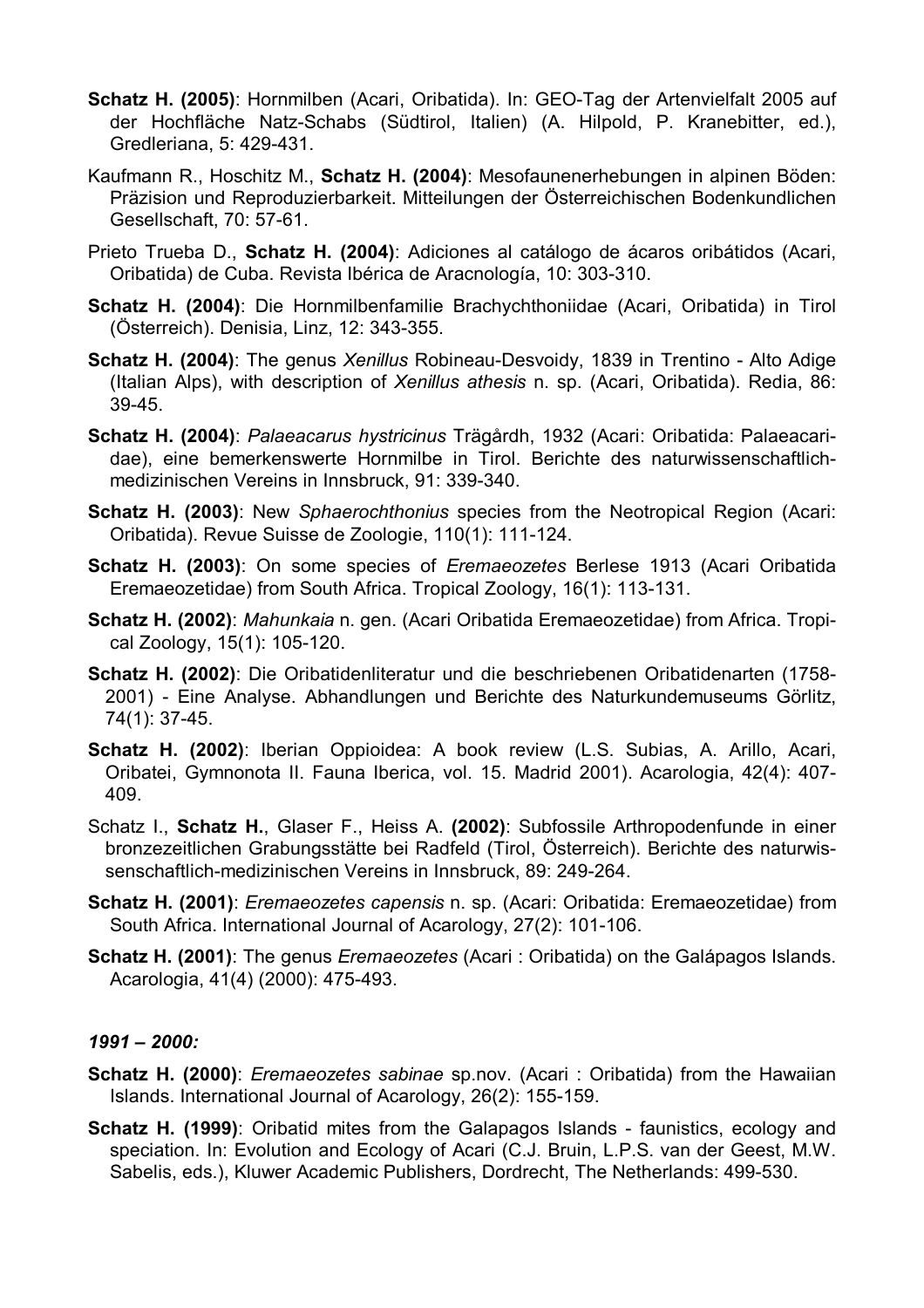- **Schatz H. (1999)**: CD-ROM Review: Oribatid mites An interactive glossary of oribatid mites (G.S. Hunt, R.A. Norton, J.P.H. Kelly, M.J. Colloff, S.M. Lindsay). An interactive key to oribatid mites of Australia (G.S. Hunt, M.J. Colloff, M.J. Dallwitz, D.E. Walter): CSIRO Publishing: Melbourne, Australia, 1998. Experimental and Applied Acarology, 23: 681-684.
- **Schatz H.**, Palacios-Vargas J.G. **(1999)**: Microzetidae (Acari: Oribatida) from the Galápagos Islands. Acarologia, 40(1): 69-83.
- Schatz I., **Schatz H. (1999)**: Von Bäumen, Quellen und Wasserfällen. Naturdenkmäler in Tirol. Amt der Tiroler Landesregierung, Innsbruck, 165 pp.
- Totschnig U., **Schatz H. (1999)**: Oribatid mites from a riverine forest in the Central Alps (Austria). In: Evolution and Ecology of Acari (C.J. Bruin, L.P.S. van der Geest, M.W. Sabelis, eds.) Kluwer Academic Publishers, Dordrecht, The Netherlands: 541-546.
- **Schatz H. (1998)**: Oribatid mites from the Galapagos Islands faunistics, ecology and speciation. Experimental and Applied Acarology, 22: 373-409.
- Totschnig U., **Schatz H. (1998)**: Hornmilben (Acari, Oribatida) in einem Auwald bei Glanz an der Isel (Osttirol, Österreich, Zentralalpen): Zönologie. Berichte des naturwissenschaftlich-medizinischen Vereins in Innsbruck, 85: 95-109.
- **Schatz H. (1997): Oribatid mites from the northern Neotropical region a survev of** research, past and present. Abhandlungen und Berichte des Naturkundemuseums Görlitz, 70: 61-70.
- Totschnig U., **Schatz H. (1997)**: Hornmilben (Acari, Oribatida) in einem Auwald bei Glanz an der Isel (Osttirol, Österreich, Zentralalpen): Faunistik. Berichte des naturwissenschaftlich-medizinischen Vereins in Innsbruck, 84: 111-131.
- Niedbala W., **Schatz H. (1996)**: Euptyctimous mites (Acari, Oribatida) from the Galapagos Islands, Cocos Island, and Central America. Genus, Wroclaw, 7(2): 239-317.
- **Schatz H. (1996)**: Hornmilben (Acari, Oribatida) in Trockenrasen des Virgentales (Osttirol, Österreich, Zentralalpen). Wissenschaftliche Mitteilungen des Nationalparks Hohe Tauern, Salzburg, 2: 97-114.
- **Schatz H. (1996)**: Oribatid mites (Acari) in alpine dry meadows (Austria, Central Alps). In: Acarology IX - Proceedings (G. Mitchell, D.J. Horn, G.R. Needham, C.W. Welbourn, eds.) vol. 1. Ohio Biological Survey, Columbus, Ohio, 633-635.
- **Schatz H.**, Gerecke R. **(1996)**: Hornmilben (Acari: Oribatida) aus Quellen und Quellbächen im Nationalpark Berchtesgaden (Oberbayern) und in den Südlichen Alpen (Trentino - Alto Adige). Berichte des naturwissenschaftlich-medizinischen Vereins in Innsbruck, 83: 121-134.
- **Schatz H.**, Schatz I. **(1996)**: Ecological investigations on soil invertebrates in Galápagos, especially Acari (mites) and Coleoptera (beetles). Annual Report 1988-1989, Charles Darwin Research Station, Galápagos, Ecuador: 71-75.
- **Schatz H. (1995)**: Hornmilben (Acari, Oribatida) in Trockenrasen des Virgentales (Osttirol, Österreich, Zentralalpen) 2. Teil: Faunistik. Berichte des naturwissenschaftlich-medizinischen Vereins in Innsbruck, 82: 121-144.
- **Schatz H. (1994)**: New records of the genus *Torpacarus* (Acari: Oribatida: Lohmanniidae) from the Galapagos Islands and from Central America. Acarologia, 35: 167-179.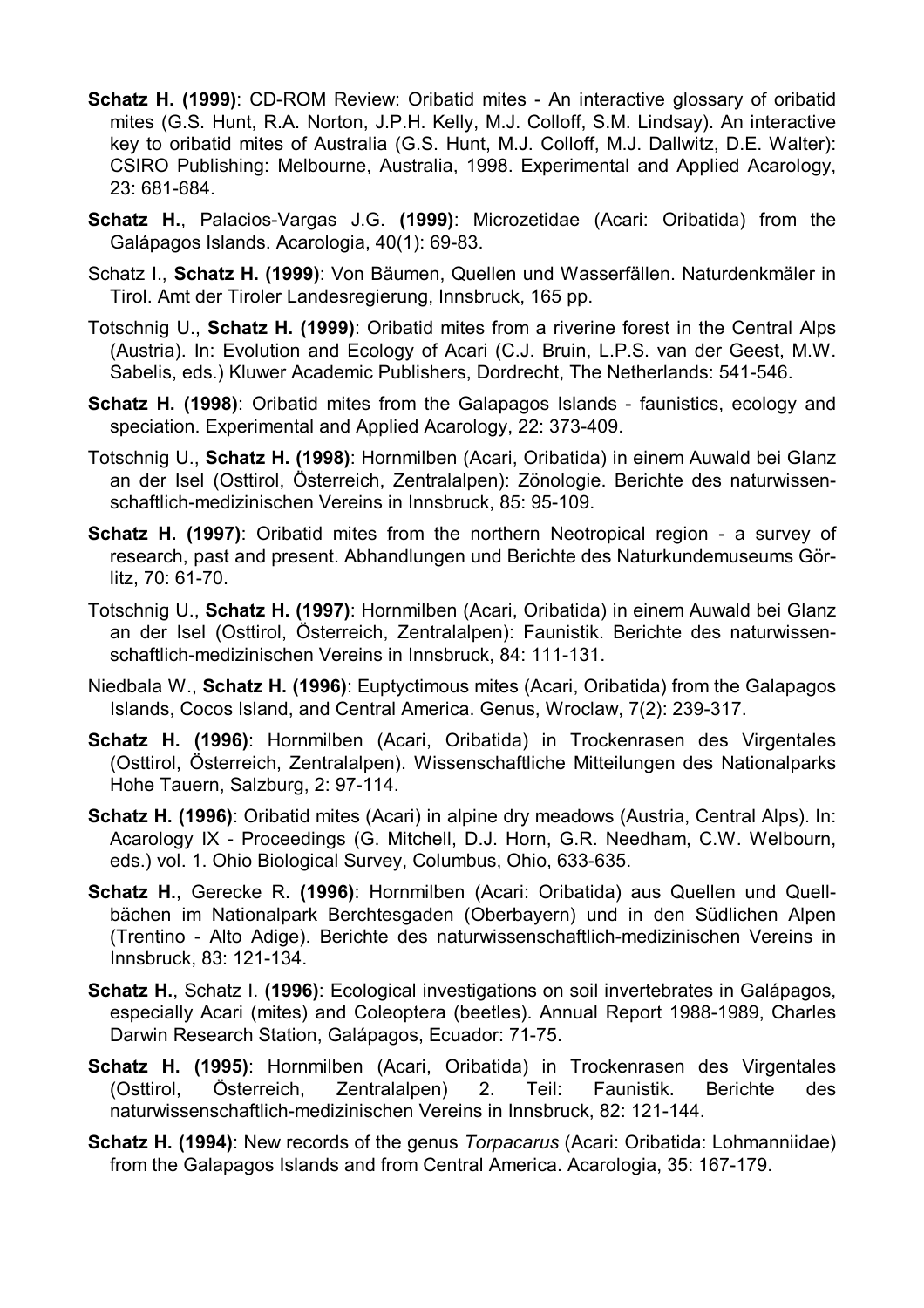- **Schatz H. (1994)**: Lohmanniidae (Acari, Oribatida) from the Galapagos Islands, the Cocos Island and Central America. Acarologia, 35: 267-287.
- **Schatz H. (1994)**: Milbenzönosen (Acari) in der Umgebung der Montanwerke Brixlegg (Tirol, Österreich). Mitteilungen der Gesellschaft für Ökologie, 23: 113-117.
- **Schatz H. (1994)**: Bodenbiologie Reaktion der Organismengemeinschaften: Milben (Acari). In: Bodenorganismen als Bioindikatoren für Schadstoffbelastungen - Fallstudie Brixlegg. Zusammenfassende Darstellung (H. Pohla und E. Kasperowski, eds.) Monographien Umweltbundesamt, Wien, Band 45: 43-44.
- **Schatz H. (1993)**: The genus *Lohmannia* (Acari: Oribatida: Lohmanniidae) in the Galapagos Islands. Acarologia, 34: 69-84.
- Cernusca A., Tappeiner U., Agostini A., Bahn M., Bezzi A., Egger R., Kofler R., Newesely C., Orlandi D., Prock S., **Schatz H.**, Schatz I. **(1992)**: Ecosystem research on mixed grassland / woodland ecosystems. First results of the EC-STEP-project INTEGRALP on Mt. Bondone. Studi Trentini di Scienze Naturali, Trento, 67: 99-133.
- **Schatz H. (1992)**: Beeinträchtigungen von Natur und Landschaft durch Sommersport und Durchsetzung von Naturschutz- und Ruhezonen in Tirol. In: Umwelt und Tourismus (E. Gnaiger, H. Kautzky, eds.) Kulturverlag, Thaur/Tirol: 123-131.
- **Schatz H. (1991)**: Arrival and establishment of Acari on oceanic islands. In: Modern Acarology (F. Dusbabek, V. Budva, eds.) Academia, Prague & SPB Academic bv, The Hague, vol. 2: 613-618.
- **Schatz H. (1991)**: Catalogue of known species of Acari from the Galapagos Islands. International Journal of Acarology, 17: 213-225.
- **Schatz H. (1991)**: Stand der Biotoperhebung in Tirol / Situazione del rilevamento dei biotopi nel Tirolo. In: Internationales Symposium "Arten- und Biotopschutz" der Arbeitsgemeinschaft Alpenländer ARGE ALP, Garmisch-Partenkirchen 1990, (Bayerisches Staatsministerium für Landesentwicklung und Umweltfragen ed.), München: 161-170.
- **Schatz H.**, Schatz I. **(1991)**: Populationsminimalareale alpiner endemischer Wirbelloser als Grundlage von Schutzstrategien. In: Artenschutz im Alpenraum, Akademie für Naturschutz und Landschaftspflege, Laufener Seminarbeiträge, Laufen/Salzach, 3/91: 86-93.

### *1981 – 1990:*

- **Schatz H. (1990)**: Oribatida (Acari) aus dem Kalser Dorfertal (Osttirol, Hohe Tauern, Österreich) – Zweiter Teil. Berichte des naturwissenschaftlich-medizinischen Vereins in Innsbruck, 77: 91-102.
- **Schatz H. (1990)**: Milbengesellschaften (Acari) von Auwaldböden aus dem Naturschutzgebiet Kufsteiner und Langkampfener Innauen (Tirol, Österreich) mit besonderer Berücksichtigung der Oribatida. Berichte des naturwissenschaftlich-medizinischen Vereins in Innsbruck, 77: 103-112.
- **Schatz H. (1990)**: Umweltverträglichkeit von Beschneiungsanlagen aus naturschutzfachlicher Sicht. In: Theorie und Praxis von Umweltverträglichkeitsprüfung (A. Cernusca, ed.) Universitätsverlag Wagner, Innsbruck: 151-166.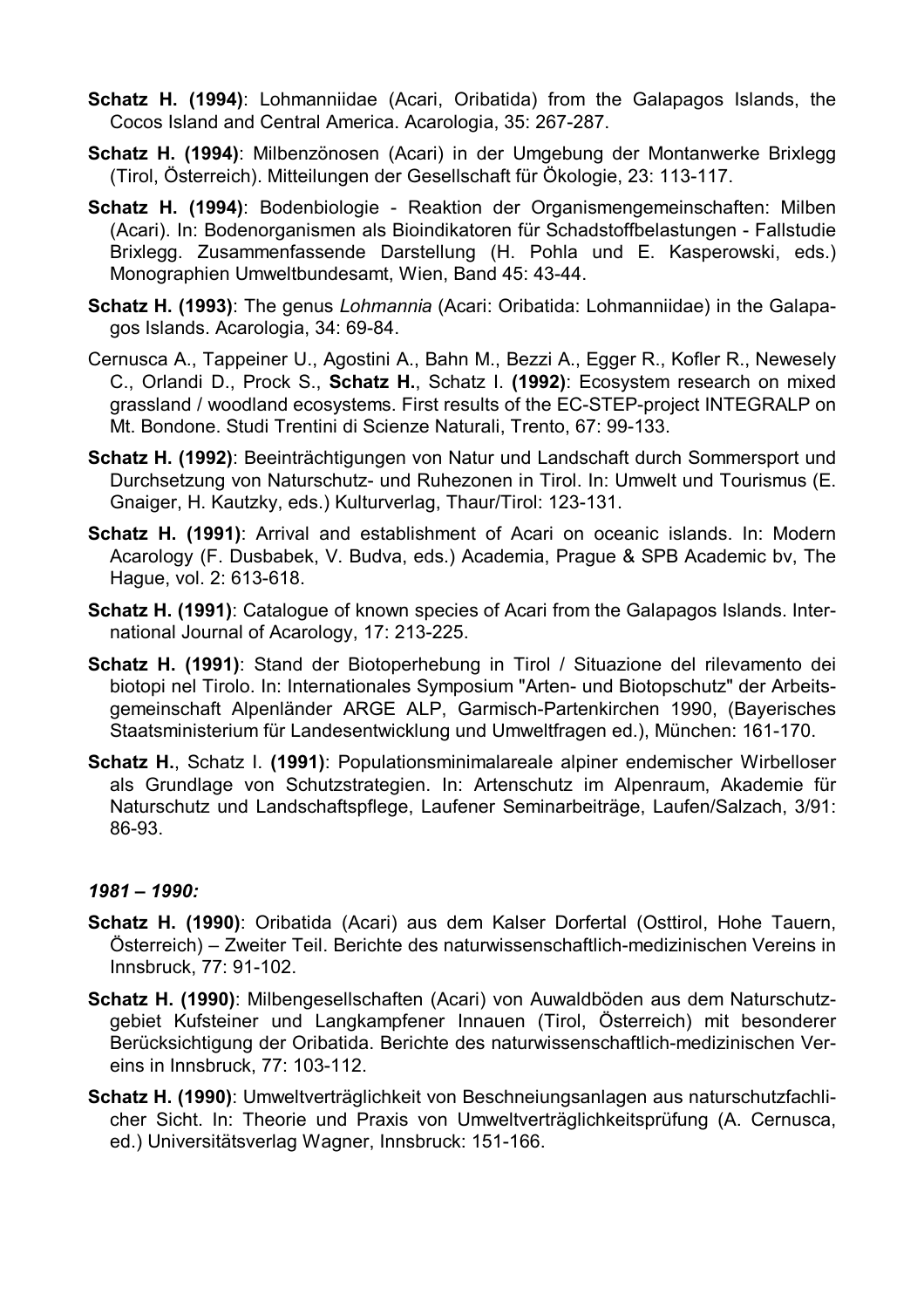- **Schatz H. (1989)**: Oribatida (Acari) aus dem Kalser Dorfertal (Osttirol, Hohe Tauern, Österreich). Berichte des naturwissenschaftlich-medizinischen Vereins in Innsbruck, 76: 107-125.
- **Schatz H. (1989)**: Biotopinventar Grundlagenerhebung wertvoller und schützenswerter Lebensräume in Tirol. Amt der Tiroler Landesregierung, Abteilung Umweltschutz, Innsbruck,  $316 + IV$  pp.
- **Schatz H. (1989)**: Catalogue of known species of Acari from the Galapagos islands (Ecuador, Pacific Ocean). Archives et Documentations Micro-edition, Sciences Naturelles, Museum Natural Histoire, Paris: Microfiche SN 89 407 477.
- **Schatz H.**, Schatz I. **(1989)**: Arachnological research in the Galapagos islands (Ecuador) with special reference to the Oribatida (Acari). A bibliography. EAA News Letters 2(1): 3-6.
- **Schatz H.**, Schatz I. **(1988)**: Arachnological research in the Galapagos Islands (Ecuador) with special reference to the Oribatida (Acari). EAA News Letters 1(2): 4-10.
- Janetschek H., Meyer E., **Schatz H.**, Schatz I. **(1987)**: Ökologische Untersuchungen an Wirbellosen im Raum Gurgl unter Berücksichtigung anthropogener Einflüsse. Veröffentlichungen des österreichischen MaB - Hochgebirgsprogramms Obergurgl, Österreichische Akademie der Wissenschaften, Wien, Bd. 10: 281-315.
- Schatz I., **Schatz H. (1987)**: Galapagos. Pinguin Verlag, Innsbruck, 104 pp.
- **Schatz H. (1985)**: The life cycle of an alpine oribatid mite, *Oromurcia sudetica* Willmann. Acarologia, 26: 95-100.
- **Schatz H.**, Schatz I. **(1985)**: Ecological investigations on soil invertebrates in Galapágos, especially Acari (mites) and Coleoptera (beetles). Annual Report 1984/85, Charles Darwin Research Station, Galapagos, Ecuador: 40-43.
- **Schatz H. (1983)**: U.-Ordn.: Oribatei, Hornmilben. Catalogus Faunae Austriae, Teil IXi. Österreichische Akademie der Wissenschaften, Wien, 118 pp.
- **Schatz H. (1983)**: Überlebensrate von *Oromurcia sudetica* Willmann (Acari, Oribatei) von einer alpinen Wiese Tirols (Obergurgl, Zentralalpen). Zoologisches Jahrbuch, Abteilung Systematik, 110: 97-109.
- **Schatz H.**, Schatz I. **(1983)**: Der Ausbruch des Vulkanes Wolf (Insel Isabela Galapagos Inseln, Ecuador) im Jahre 1982 - Ein Augenzeugenbericht. Berichte des naturwissenschaftlich-medizinischen Vereins in Innsbruck, 70: 8-19.
- **Schatz H. (1983)**: Der Einfluß des Tourismus auf Mesoarthropoden des Hochgebirges. Berichte des naturwissenschaftlich-medizinischen Vereins in Innsbruck, 70: 80-84.
- **Schatz H. (1981)**: Abundanz, Biomasse und Respirationsrate der Arthropoden-Mesofauna im Hochgebirge (Obergurgl, Tiroler Zentralalpen). Pedobiologia, 22: 52-70.
- **Schatz H.**, Sömme L. **(1981)**: Cold-hardiness of some oribatid mites from the Alps. Cryo-Letters, 2: 207-216.

### *1977 – 1980:*

**Schatz H. (1979)**: Ökologische Untersuchungen an Wirbellosen des zentralalpinen Hochgebirges (Obergurgl, Tirol). II. Phänologie und Zönotik von Oribatiden (Acari).